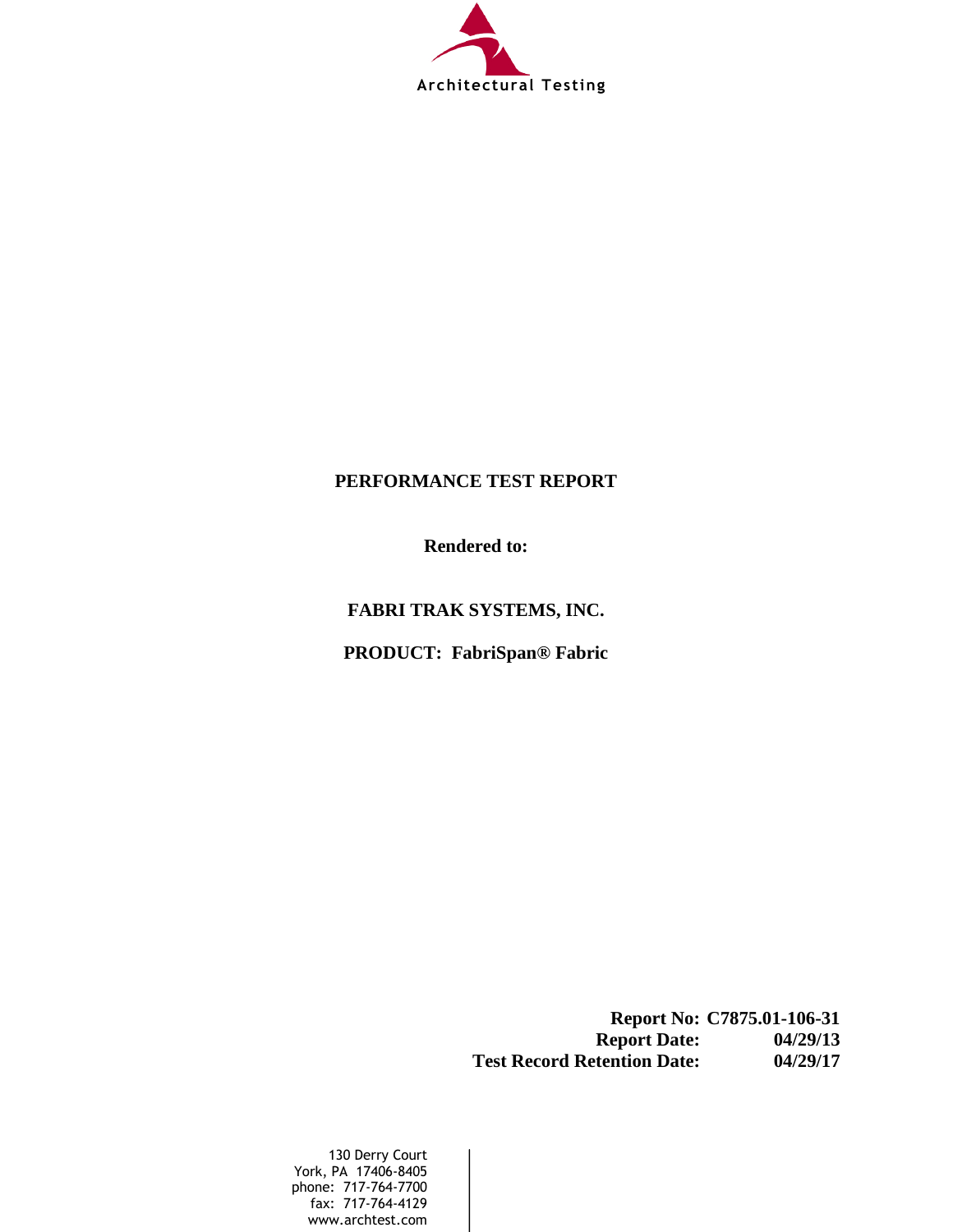

#### **PERFORMANCE TEST REPORT**

Rendered to:

FABRI TRAK SYSTEMS, INC. 111 West Park Drive Mt. Laurel, New Jersey 08054

|                                    | Report No: C7875.01-106-31 |
|------------------------------------|----------------------------|
| <b>Test Start Date:</b>            | 04/22/13                   |
| <b>Test Completion Date:</b>       | 04/22/13                   |
| <b>Test Report Date:</b>           | 04/29/13                   |
| <b>Test Record Retention Date:</b> | 04/29/17                   |

**Product**: FabriSpan® Fabric

**Project Summary**: Architectural Testing, Inc. was contracted by Fabri Trak Systems, Inc. to evaluate the luminous reflectance of their FabriSpan® Fabric. The test method, product description and test results are reported herein.

**Test Method**: The test specimens were evaluated in accordance with ASTM E 1347-06, *Standard Test Method for Color and Color-Difference Measurement by Tristimulus Colorimetry* as referenced by ASTM E 1477-98a (Reapproved 2008), *Standard Test Method for Luminous Reflectance Factor of Acoustical Materials by Use of Integrating-Sphere Reflectometers*.

The luminous reflectance readings were taken utilizing a GretagMacbeth Color i5 Spectrophotometer (ATI ICN 004725) with a diffuse spherical geometry and a xenon lamp. The luminous reflectance value Y includes the specular component with Illuminant D65 and a 10º observer. The CIElab color space was utilized. The spectrophotometer was calibrated with a local white reflectance standard (ID: 45206351205). Each reading is an average of three measurements and was made using the calibration tile as a background. The readings were taken at standard lab conditions of 69.6 ºF and 45.2% RH.

**Product Description**:The five FabriSpan® Fabric panels were provided to Architectural Testing by Fabri Trak Systems. They were nominally 6" x 6". The product was tested as-received. Refer to the photo in Appendix A.

> 130 Derry Court York, PA 17406-8405 phone: 717-764-7700 fax: 717-764-4129 www.archtest.com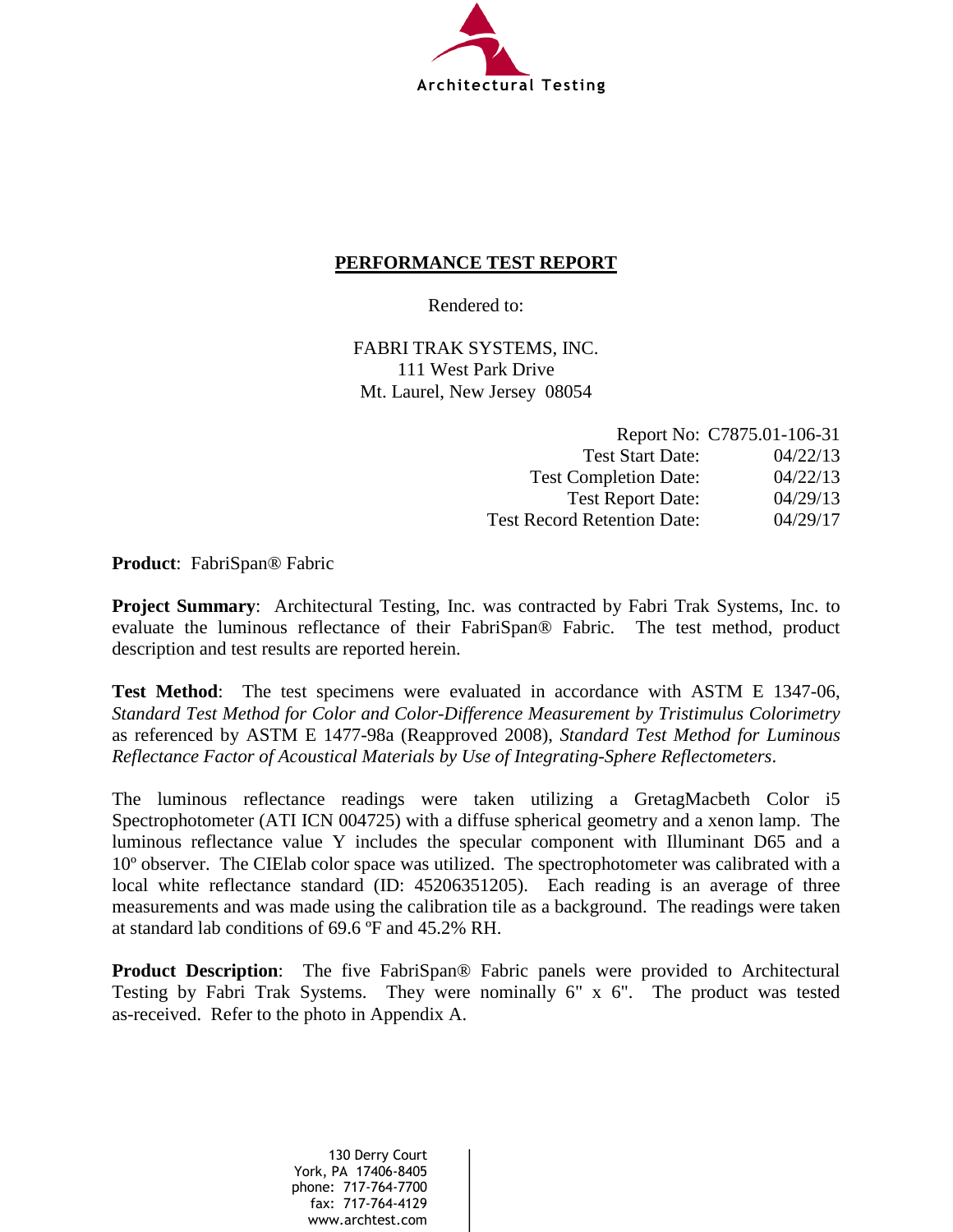

**Test Results**: The results are reported in the following table.

| <b>Test Specimen</b> | <b>Luminous Reflectance</b><br>$(\%)$ |
|----------------------|---------------------------------------|
|                      | 93.87                                 |
|                      | 94.14                                 |
|                      | 94.20                                 |
|                      | 93.89                                 |
|                      | 94.02                                 |
| Average              | 94.02                                 |

#### **Luminous Reflectance - FabriSpan® Fabric**

Architectural Testing will service this report for the entire test record retention period. Test records that are retained such as detailed drawings, datasheets, representative samples of test specimens, or other pertinent project documentation will be retained by Architectural Testing, Inc. for the entire test record retention period.

Results obtained are tested values and were secured using the designated test methods. This report does not constitute certification of this product nor an opinion or endorsement by this laboratory. It is the exclusive property of the client so named herein and relates only to the specimens tested. This report may not be reproduced, except in full, without the written approval of Architectural Testing, Inc.

For ARCHITECTURAL TESTING, INC.:

Digitally Signed by: Joseph M. Brickner

Joseph M. Brickner - Laboratory Supervisor Gary Hartman, P.E. - Director Components / Materials Testing Components / Materials Testing

Digitally Signed by: Gary Hartman

JMB:gh/nlh

Attachments (pages) This report is complete only when all attachments listed are included. Appendix A - Photograph (2)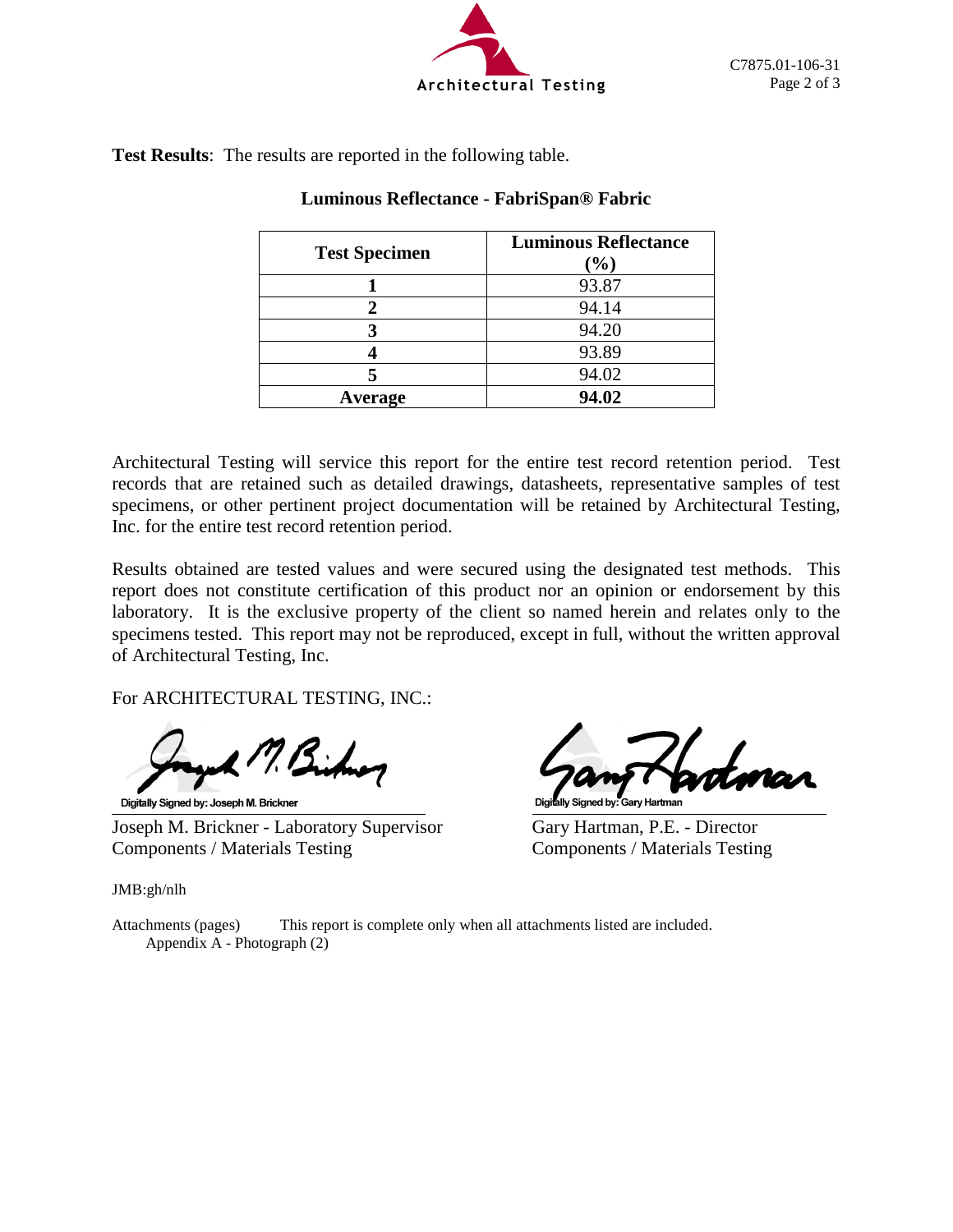

# **Revision Log**

**Rev. # Date Page(s) Revision(s)** 

0 04/29/13 N/A Original report issue.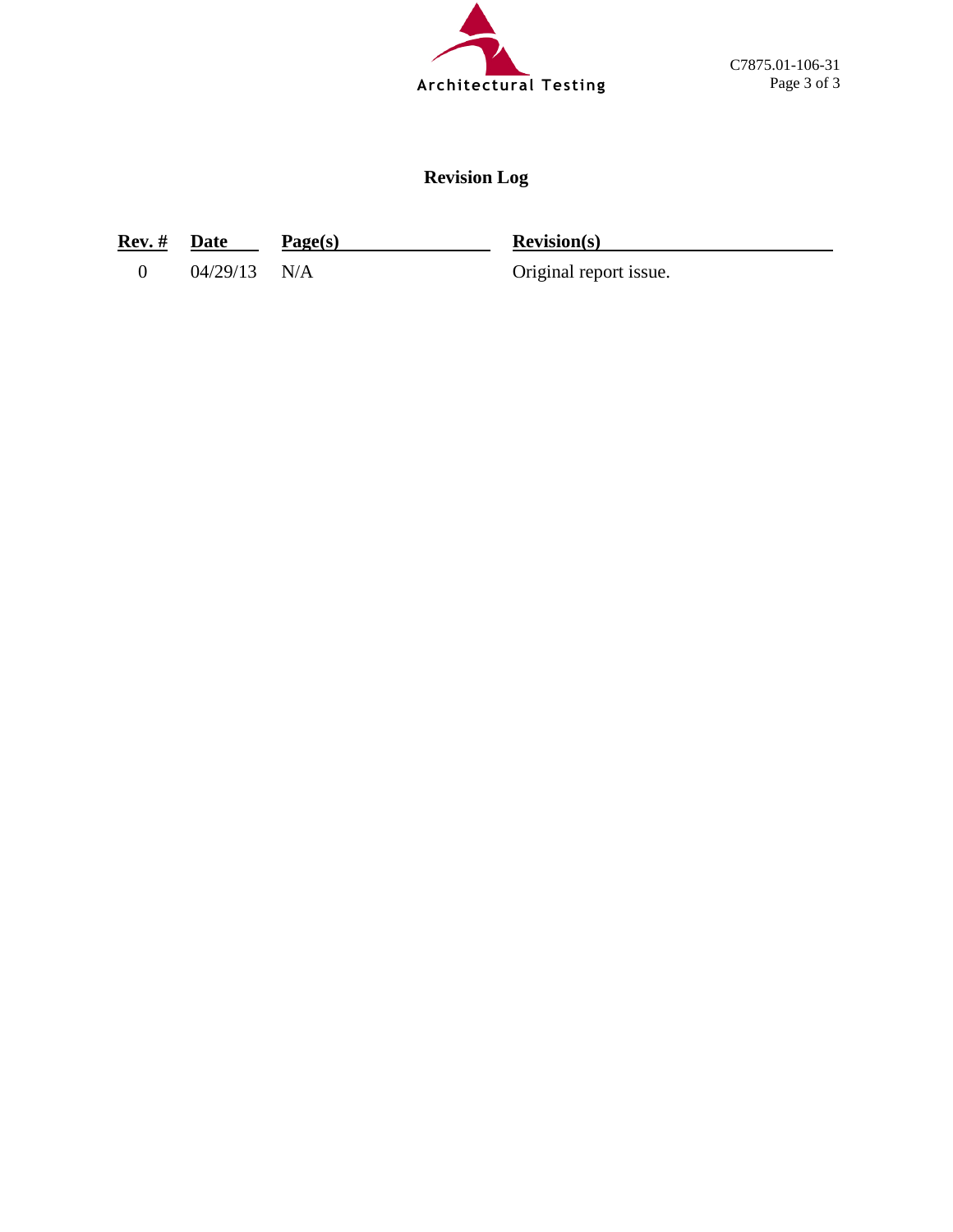

C7875.01-106-31

## **APPENDIX A**

**Photograph**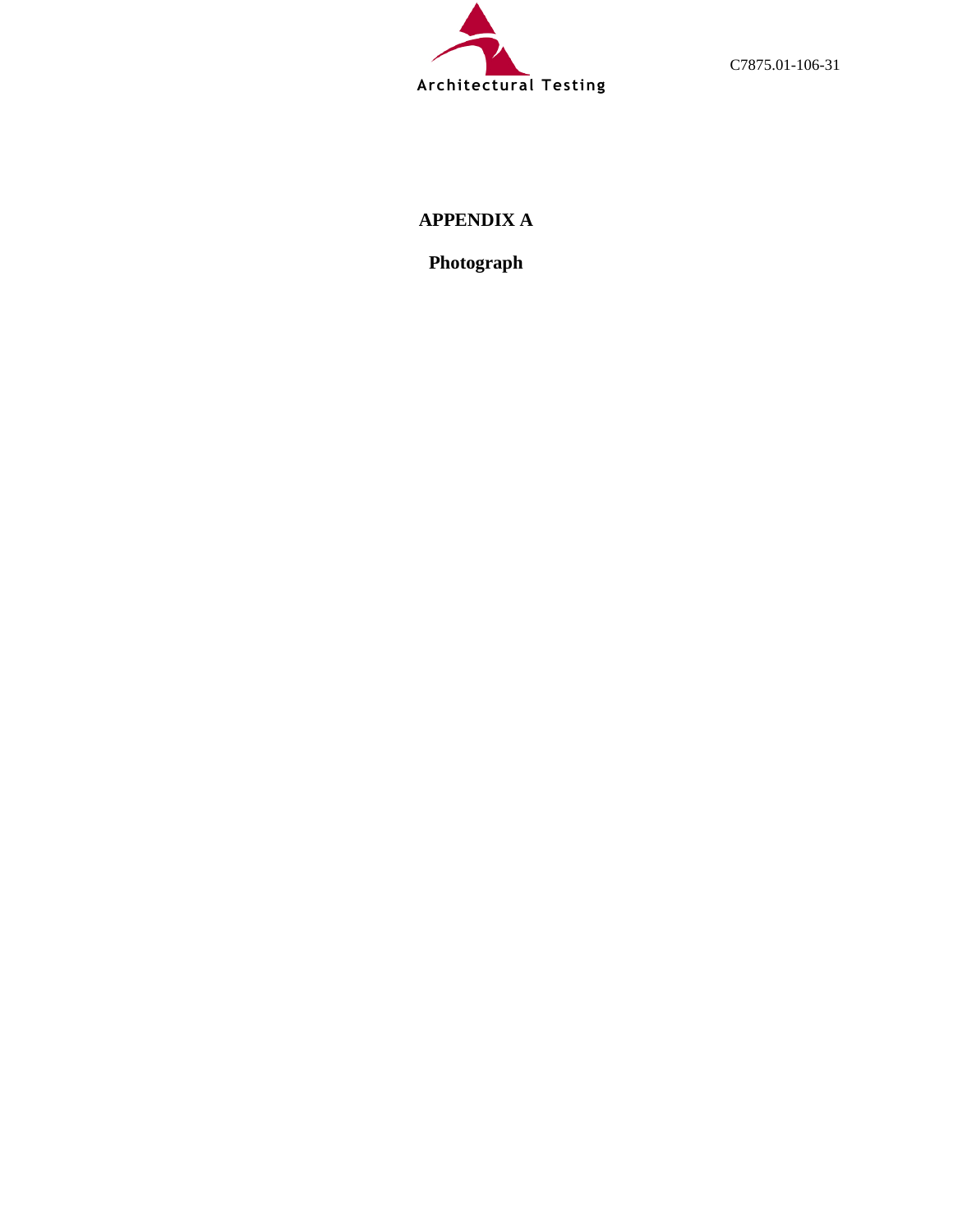



**Photo No. 1 FabriSpan® Fabric**



**Photo No. 2 FabriSpan® Fabric - Measurement with White Background**